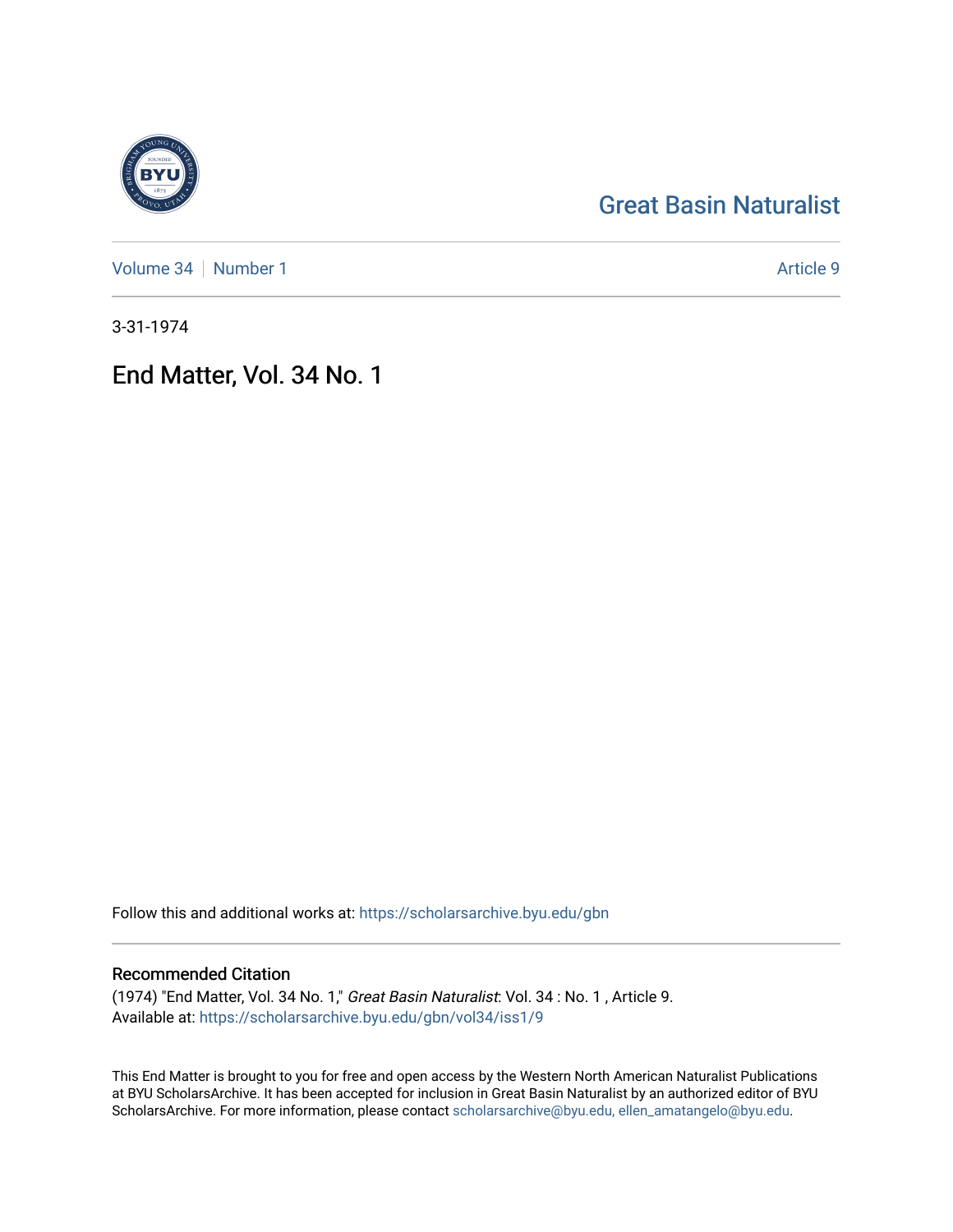### **CREAT BASIN NATURALIST**

# $\bf$  Special Notice  $\bf$

Eoutoen.in. with volume 35 (March 1971) The Great boom prace will be combined with the Brigham Young University o mere Bulletin, Biological Series under the title of The Great Basin Matter is the form the following the present  $6.9$  in  $\hbar$ ence column page to a  $7x10$  in h double column page. The journal will continue to be published quarterly, but the number of pages per ionope will increase in approximately  $500$ . Manuscripts up to  $100$  $\begin{bmatrix} 1 & 0 & 0 \\ 0 & 0 & 0 \\ 0 & 0 & 0 \end{bmatrix}$  manuscript pages) in length will be ac-Ibble. Publication and reprint charges will be adjusted to the <sup>r</sup> format, but will not be significantly different from that indi $r_1$  below. The subscription rate will be increased to \$9.00 per  $\blacksquare$  Toutside the United States, \$10.00).

#### Notice to Contributors

Original manuscript in English pertaining to the Biological **Example 1 In the of vestern North America and intended for publica-**<br>Line in the Gr of Be in Naturalist should be directed to Brigham Iown University, Stephen L. Wood, Editor, Great Basin Naturalist, Storian University, Storbich, Editor, Great Basin Naturalist,

io, Utah 846-2.<br>Atarawarensi: Two copies are required, typewritten, double-The set to ough ut on one side of the paper, with margins of at least idations published in the most recent edition of the Council of Io ;ors Style Manual, published by the American Institute Biological Sciences. An abstract, about 3 percent as long as the wat ar 1 written in accordance with Biological Abstracts guidelines, Did precede the introductory'' paragraph of each article.

Illustrations and Tables: All illustrations should be made I was a having them appear within the limits of the printed contract the direction of the direction of the direction of the direction of the direction of the direction of the direction of the direction of the direction of we part il a namuscript. All illustrations and tables to appear in **in** image if are to be made under the supervision of the editor, and de root of the cuts and labor required to set tables is to be borne by the Contributor,

**No reprints are furnished free of charge.** A price list be reprinte and an order form are sent with the proof.

| REPRESENTED THE CONTRACTOR<br>$F = ch$ |                                                                                                               |  |  |  |  |                                          |  |  |
|----------------------------------------|---------------------------------------------------------------------------------------------------------------|--|--|--|--|------------------------------------------|--|--|
|                                        |                                                                                                               |  |  |  |  | Additional                               |  |  |
|                                        |                                                                                                               |  |  |  |  | <b>2</b> мар. 6рр. 5рр. 10рр. 12рр. 2рр. |  |  |
|                                        | <b>10 copies 12 12 11 11 11 00 120 122 00 122 00 122 10 122 10</b>                                            |  |  |  |  |                                          |  |  |
|                                        | 00 mg/kg = 10.00 1.00 10.00 10.00 10.00 10.000 10.000 10.000 10.000 10.000 10.000 10.000 10.000 10.000 10.000 |  |  |  |  |                                          |  |  |
| <b>Red Loplay</b>                      |                                                                                                               |  |  |  |  |                                          |  |  |
|                                        | <b>ALC</b> replies $20.00$ $22.00$ $2$ $00$ $26.00$ $2$ $00$                                                  |  |  |  |  | $-30.00$                                 |  |  |